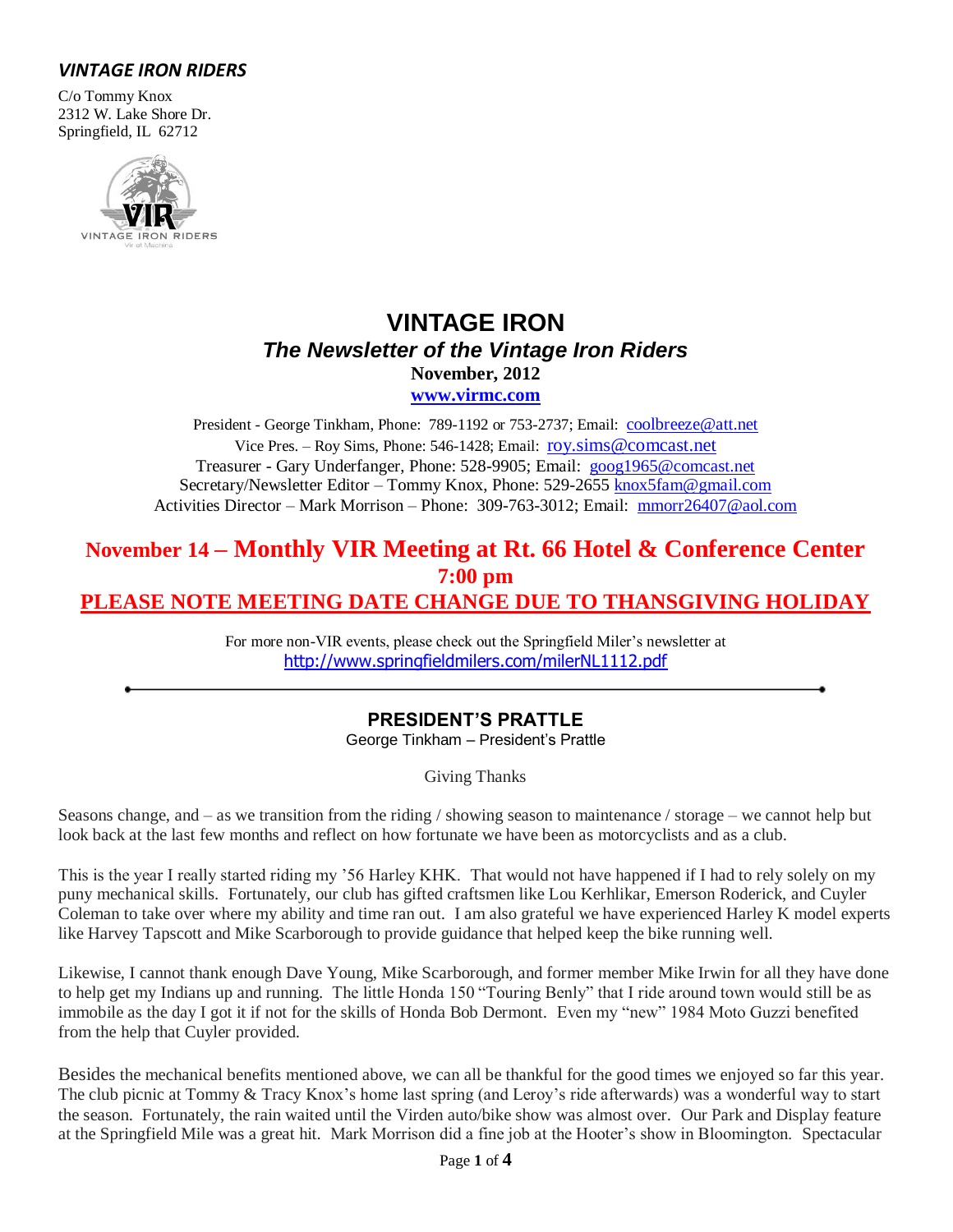weather and a large turnout made this year's "R2R" (Ride to Ron's) a time to remember. Even the fierce thunderstorm that cancelled our weenie roast plans for the October meeting did not dampen our spirits because we still had a fine turnout and meeting that evening in Virden with just a few hours' notice of the change of plans.

We can also be thankful that we still have a couple of events left in 2012: The Sunday after Thanksgiving, November 25<sup>th</sup> will be the Sid Wood Memorial Toy Run. Not only will participants get to show off their motorcycles whilst helping underprivileged kids have a better Christmas, but we get to participate in "the oldest and coldest" motorcycle event in Springfield. This event was founded back in 1985 by two valued members of V.I.R.: Leroy and Goog. Finally, we have our annual Christmas party meeting in December. Yep, the good times just keep on coming!

Yes, we have a lot of reasons to be thankful. We can thank each other and, especially, God for the blessings of a delightful season. Thank you, Vintage Iron Riders: you did good.

## **ACTIVITIES**

# **Nov 14 Monthly November Meeting (Please note change due to holiday)** Nov. 25 Sid Wood Memorial Run, Springfield, IL Dec 19 VIR Christmas Party, Route 66 Hotel & Conf. Center

## **Sid Wood Memorial Run**

On Sunday, November 25, 2012, the 29<sup>th</sup> Annual Toy Run will be meeting at Pipe Fitters Local 137, which is at 2880 E. Cook Street. Sign up from noon to 1:00 pm. Leaving union hall at 1:00 pm for ride to Contact Ministries at 11<sup>th</sup> and Adams. Club members are encouraged to participate by bringing a toy or cash donation to be used to make a happier Christmas for underprivileged kids. Non-perishable food items will also be accepted.

## **Winter Road Trip**

Your club is exploring the idea of taking a passenger van to the Motorcycle Museum in Anamosa, Iowa sometime this winter. Member Joe Pitchford has access to a 15-passenber van for excursions like this. We will spend the night in a moderately priced motel. This idea will be discussed further at the November meeting. If this works out, there's also the possibility of taking a trip to the Harley-Davidson factory in Milwauke, WI.



This year's Christmas party will be held Wednesday, December 19 at the Route 66 Hotel and Conference Center. Last year's Christmas party was a great time of fun and instruction on what NOT to do at a Christmas party. Dinner this year will be a buffet consisting of 2 meats/2 vegetables. We are looking at a \$10/person cost with the club paying the balance. We need your input at the November meeting as well as a committed headcount. Roy Sims will be talking to the people at Route 66 for more details about food options. But we want to keep it much simpler this year. We will also be exchanging motorcycle-themed gifts. Nothing too expensive, mind you.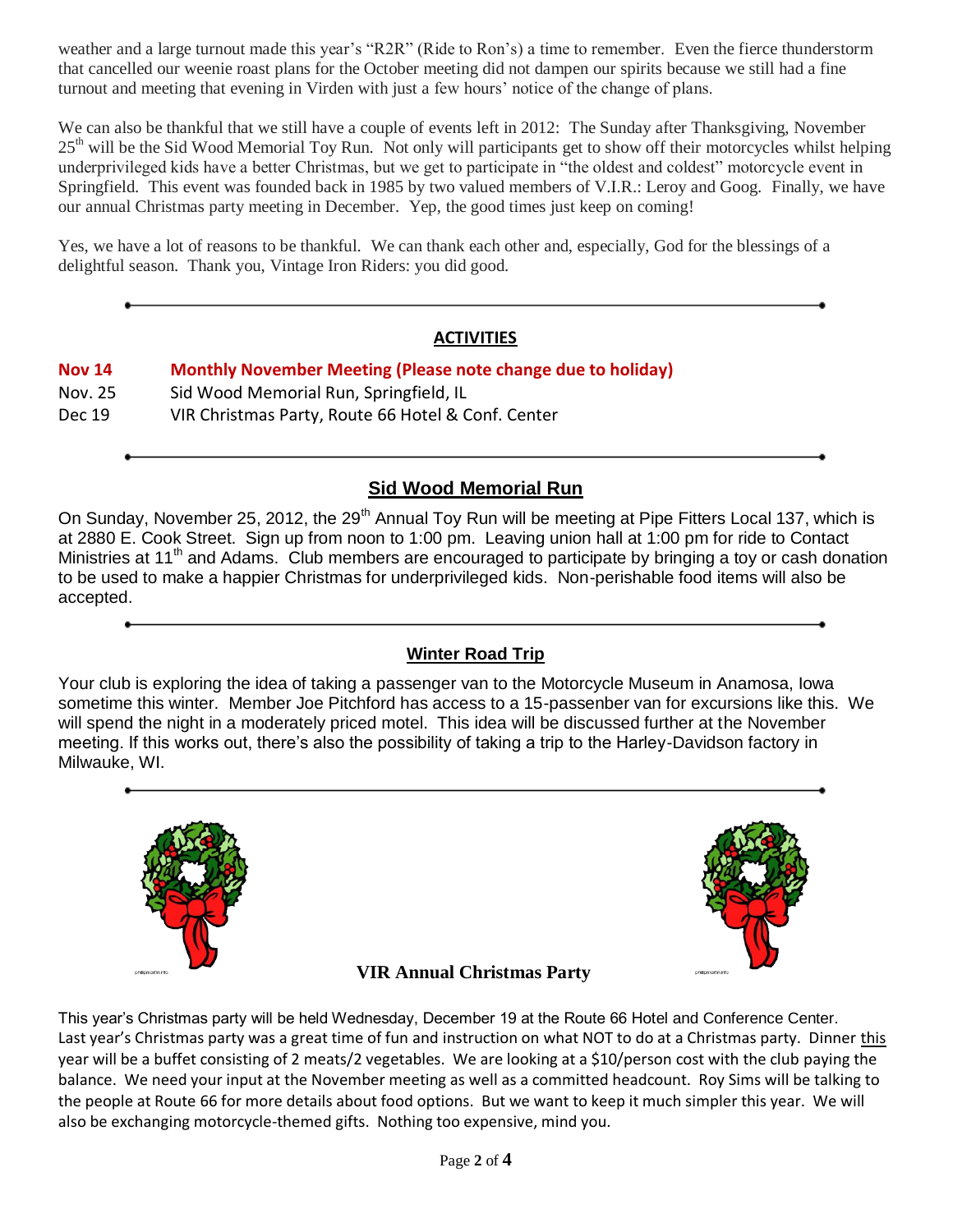### **Jeff White Memorial Fund**

As a member of good standing in VIR, you are eligible to receive benefits from the Jeff White Memorial Fund. This fund was set up to help with a financial assistance for any member in need as a result of accident, illness or injury. Secretary Tommy Knox will have copies of the by-laws and you are encouraged to pick them up at the November meeting. This fund was established as a memorial for deceased member Jeff White.

### **Election of New Officers**

Our December meeting will include nominations and elections for officers of the club for 2013. The positions include President, Vice President, Treasurer, Secretary, and Activities Director. We encourage you to consider a greater involvement in the club. Even if you are a new member, your help would be appreciated.

### **Our Club is Growing**

At the October meeting, several new members were accepted to the VIR. They include Jack Briere, Frank Darneille, Bill Hart, George Hurst, John Kren, Doug Williams, and Greg Butler. We welcome you and encourage you to be involved!

### **October Meeting**

The scheduled wiener roast at Dave and Patty Reischauer's was cancelled at the last minute because of severe weather. Dave made hasty arrangements for the club to meet at Joe's Tavern on the square in Virden and the turnout was tremendous!! We had several members show up who enjoyed a really good restaurant and reasonable prices. It is a testimony to your club that the interest to be at a meeting on a rainy night a long way from Springfield was so well supported. Thanks to Dave for all he did to make it happen.

> **Vintage Iron Riders Joe's Place, Virden, IL Oct. 17, 2012**

Meeting called to order at 7:07 pm. All officers present. Pledge of Allegiance was taken. The minutes of the September meeting were approved.

#### **Treasurer's Report**

We have a balance of \$2,218.01 in the general fund and \$2,066.50 in the Jeff White Memorial Fund.

#### New Business:

New members voted in and approved for membership: John Kren, Greg Butler, Jack Briere, Frank Darnell, and George Hurst. Two applicants for membership are Than Melic and Norm Diehl.

We need six or pictures for the calendar. Cuyler to contact Lou Kerlikar.

The November Regular Meeting is scheduled for the 2<sup>nd</sup> Wednesday (Nov. 14) to avoid conflict with Thanksgiving. Roy Sims will check with Rt. 66 to ensure availability of a room.

- Membership was notified of upcoming officer election.

-Discussed movie night for winter meeting.

-Noted that the ABATE Toy Run is Oct. 21, 2012.

#### **Wiener Roast:**

Cancelled because of weather. Will reschedule for early next fall.